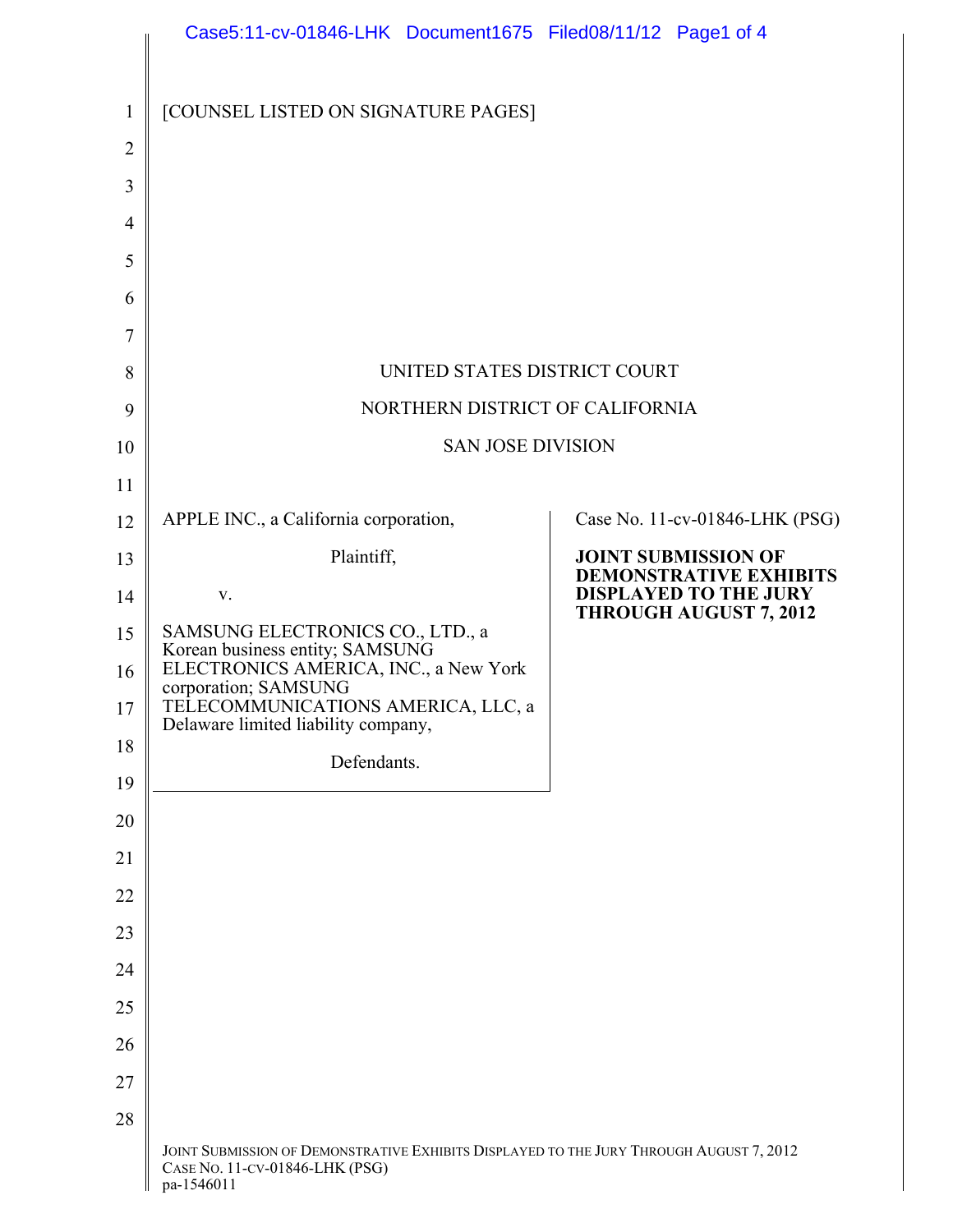## Case5:11-cv-01846-LHK Document1675 Filed08/11/12 Page2 of 4

| $\mathbf{1}$   | The parties submit herewith as Exhibit A their joint list of demonstrative exhibits            |           |                                                                                         |  |                |
|----------------|------------------------------------------------------------------------------------------------|-----------|-----------------------------------------------------------------------------------------|--|----------------|
| $\overline{2}$ | published to the jury at trial, through August 7, 2012. Exhibits B through J are copies of the |           |                                                                                         |  |                |
| 3              | demonstrative exhibits listed on Exhibit A, organized as follows:                              |           |                                                                                         |  |                |
| $\overline{4}$ | Exhibit B<br>Apple's opening statement                                                         |           |                                                                                         |  |                |
| 5              |                                                                                                |           |                                                                                         |  |                |
| 6              |                                                                                                | Exhibit C | Samsung's opening statement                                                             |  |                |
| $\overline{7}$ |                                                                                                | Exhibit D | Video files played during Samsung's<br>opening statement                                |  |                |
| 8              |                                                                                                |           |                                                                                         |  |                |
| 9              |                                                                                                | Exhibit E | P. Schiller                                                                             |  |                |
| 10             |                                                                                                | Exhibit F | S. Forstall                                                                             |  |                |
| 11             |                                                                                                | Exhibit G | J. Denison                                                                              |  |                |
| 12             |                                                                                                | Exhibit H | P. Bressler                                                                             |  |                |
| 13             |                                                                                                | Exhibit I | S. Kare                                                                                 |  |                |
| 14             |                                                                                                |           |                                                                                         |  |                |
| 15             |                                                                                                | Exhibit J | R. Winer                                                                                |  |                |
| 16             |                                                                                                | Exhibit K | H. Poret                                                                                |  |                |
| 17             |                                                                                                |           |                                                                                         |  |                |
| 18             |                                                                                                |           |                                                                                         |  |                |
| 19             |                                                                                                |           |                                                                                         |  |                |
| 20             |                                                                                                |           |                                                                                         |  |                |
| 21             |                                                                                                |           |                                                                                         |  |                |
| 22             |                                                                                                |           |                                                                                         |  |                |
| 23             |                                                                                                |           |                                                                                         |  |                |
| 24             |                                                                                                |           |                                                                                         |  |                |
| 25             |                                                                                                |           |                                                                                         |  |                |
| 26             |                                                                                                |           |                                                                                         |  |                |
| 27             |                                                                                                |           |                                                                                         |  |                |
| 28             |                                                                                                |           |                                                                                         |  |                |
|                | CASE NO. 11-CV-01846-LHK (PSG)<br>pa-1546011                                                   |           | JOINT SUBMISSION OF DEMONSTRATIVE EXHIBITS DISPLAYED TO THE JURY THROUGH AUGUST 7, 2012 |  | $\overline{2}$ |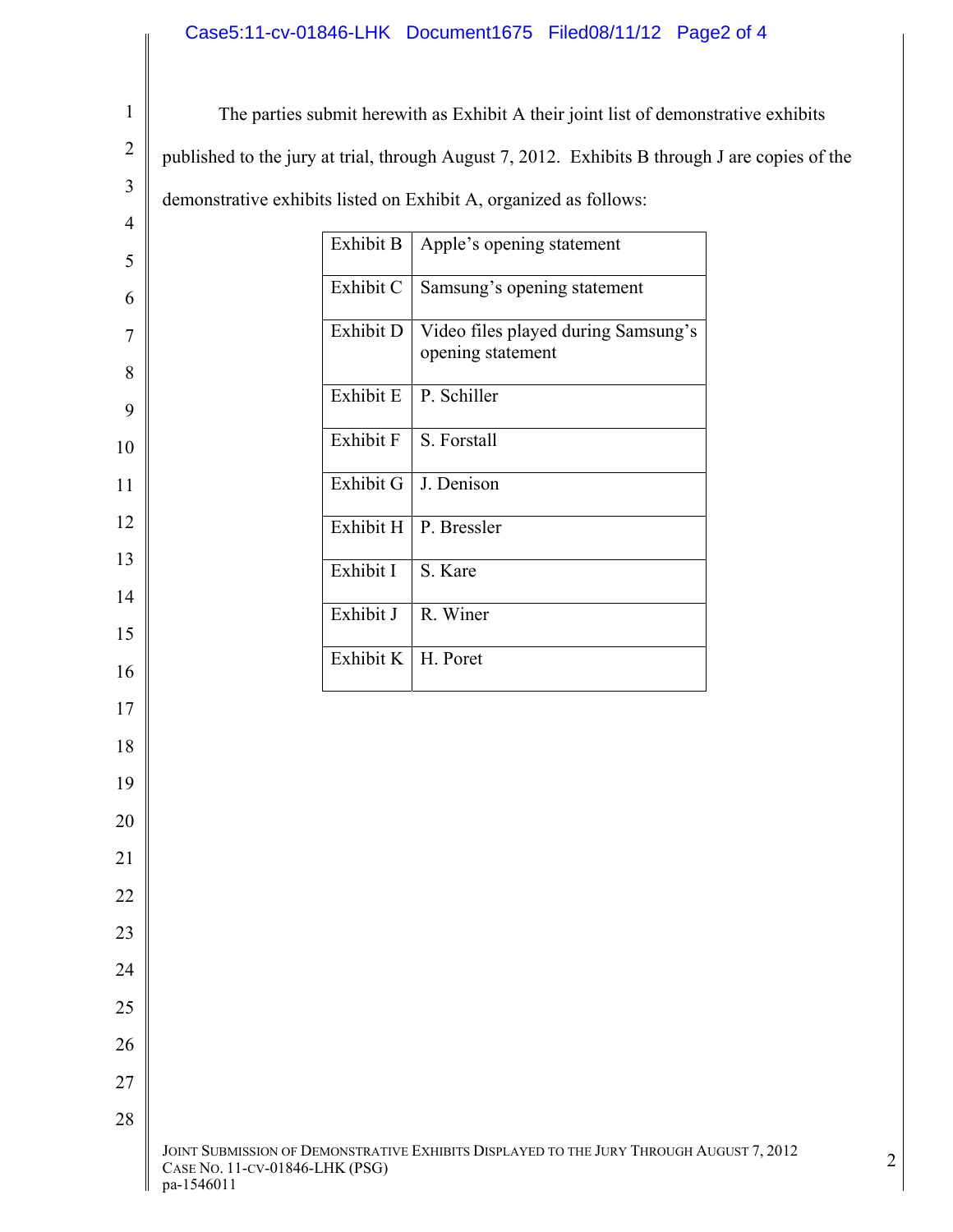## Case5:11-cv-01846-LHK Document1675 Filed08/11/12 Page3 of 4

| 1                                                                                                       | Additionally, certain demonstratives have been published with a limiting instruction. If                                                                                                                                                                                                                                                                                                                                                                                                                                                                                                                                                                                                                     |  |  |  |  |
|---------------------------------------------------------------------------------------------------------|--------------------------------------------------------------------------------------------------------------------------------------------------------------------------------------------------------------------------------------------------------------------------------------------------------------------------------------------------------------------------------------------------------------------------------------------------------------------------------------------------------------------------------------------------------------------------------------------------------------------------------------------------------------------------------------------------------------|--|--|--|--|
| $\overline{c}$                                                                                          | the Court wishes, the parties will include such instructions on future iterations of the list. <sup>1</sup>                                                                                                                                                                                                                                                                                                                                                                                                                                                                                                                                                                                                  |  |  |  |  |
| 3<br>4<br>5<br>6<br>7<br>8<br>9<br>10<br>11<br>12<br>13<br>14<br>15<br>16<br>17<br>18<br>19<br>20<br>21 | Dated: August 11, 2012<br>MORRISON & FOERSTER LLP<br>QUINN EMANUEL URQUHART &<br><b>SULLIVAN, LLP</b><br>By: /s/ Michael A. Jacobs<br>By: /s/ Victoria F. Maroulis<br><b>HAROLD J. MCELHINNY</b><br><b>CHARLES K. VERHOEVEN</b><br>MICHAEL A. JACOBS<br><b>KEVIN P.B. JOHNSON</b><br><b>RACHEL KREVANS</b><br><b>VICTORIA F. MAROULIS</b><br><b>EDWARD DEFRANCO</b><br><b>JENNIFER LEE TAYLOR</b><br>MICHAEL T. ZELLER<br><b>ALISON M. TUCHER</b><br>RICHARD S.J. HUNG<br><b>JASON R. BARTLETT</b><br>Attorneys for SAMSUNG ELECTRONICS<br>CO. LTD, SAMSUNG ELECTRONICS<br>AMERICA, INC., AND SAMSUNG<br>WILLIAM F. LEE<br>MARK D. SELWYN<br>TELECOMMUNICATIONS AMERICA,<br>LLC.<br>Attorneys for APPLE INC. |  |  |  |  |
| 22                                                                                                      |                                                                                                                                                                                                                                                                                                                                                                                                                                                                                                                                                                                                                                                                                                              |  |  |  |  |
| 23                                                                                                      |                                                                                                                                                                                                                                                                                                                                                                                                                                                                                                                                                                                                                                                                                                              |  |  |  |  |
| 24                                                                                                      |                                                                                                                                                                                                                                                                                                                                                                                                                                                                                                                                                                                                                                                                                                              |  |  |  |  |
| 25<br>26                                                                                                |                                                                                                                                                                                                                                                                                                                                                                                                                                                                                                                                                                                                                                                                                                              |  |  |  |  |
| 27<br>28                                                                                                | Samsung believes the list should reflect any limiting instructions the Court has given or<br>ordered with respect to these materials so as to accurately reflect the Court's permitted uses or<br>purposes and reserves its right to include such limiting instructions on future iterations of the list.<br>As noted above, Apple will include such instructions on the list if the Court wishes.                                                                                                                                                                                                                                                                                                           |  |  |  |  |
|                                                                                                         | JOINT SUBMISSION OF DEMONSTRATIVE EXHIBITS DISPLAYED TO THE JURY THROUGH AUGUST 7, 2012<br>3<br>CASE NO. 11-CV-01846-LHK (PSG)<br>pa-1546011                                                                                                                                                                                                                                                                                                                                                                                                                                                                                                                                                                 |  |  |  |  |